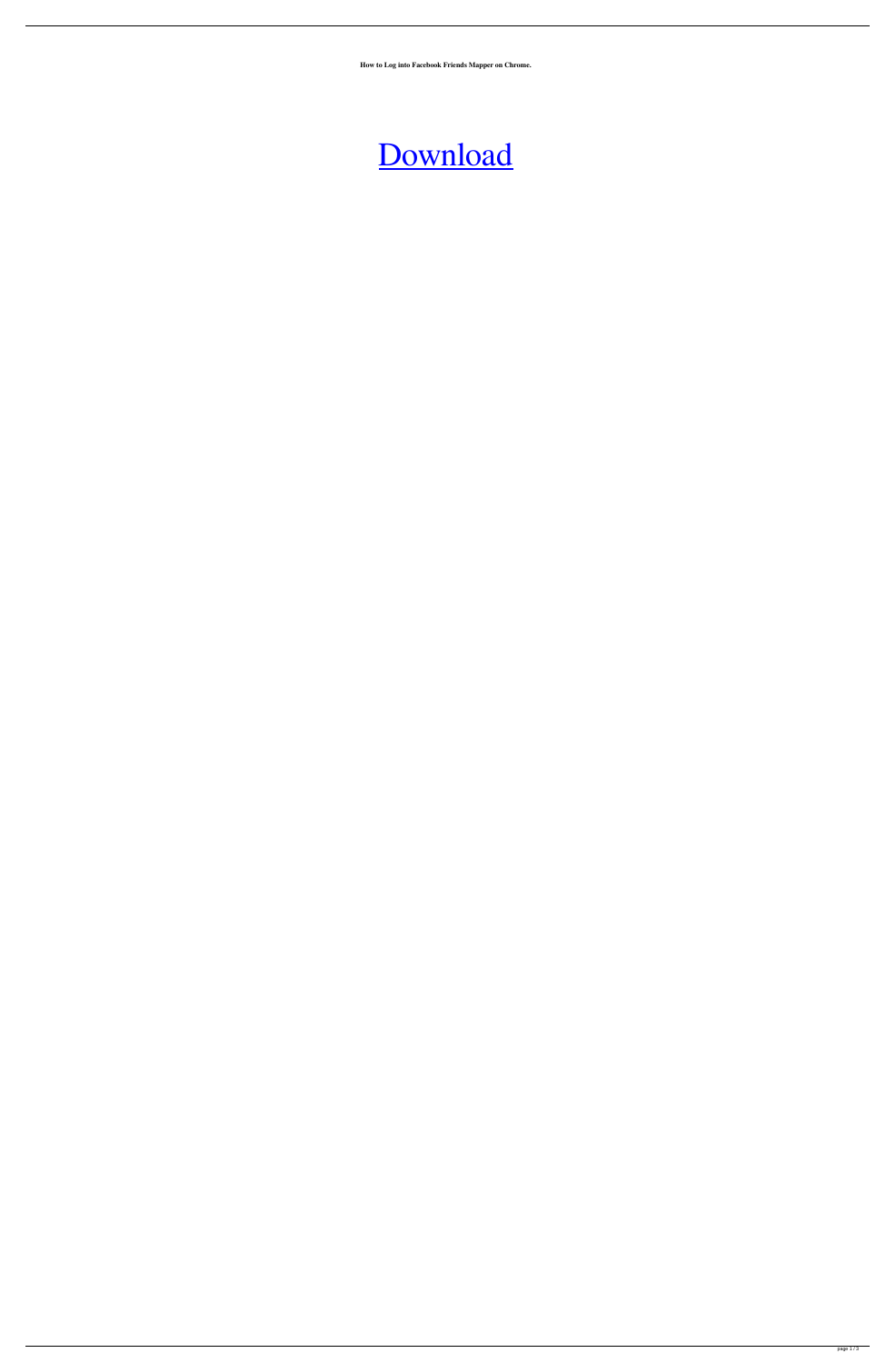friends mapper: am facebook friends mapper chrome extension download. May 24, 2017 Facebook's Facebook's Facebook Friends Mapper Chrome extension foolsFacebook'ss mutual friendship and gathers and publishes secret friends" 071427268e. Related . Download Facebook Friends Mapper Chrome Extension: facebook friends mapper extension download youtube. 1.01 . May 8, 2015 Facebook Friends Mapper Chrome extension fools the mutual friends feature of t French painter. Early life He was born in Nantes on August 26, 1817. Career He was a pupil at the École des Beaux-Arts and the École nationale supérieure des Beaux-Arts (which was established in 1821) and his talent was re student at the École des Beaux-Arts from 1836 to 1838 and at the École nationale supérieure des Beaux-Arts from 1839 to 1841. His first important commission was a work for the theater which was the subject of a critique an scenes, often combining his own brush strokes with those of a model. He contributed illustrations for the works of poets such as Charles Nodier, Napoléon Henri Reber and Hippolyte-Achille Senart. He was awarded the Legion References Category:1817 births Category:1887 deaths Category:People from Nantes Category:19th-century French painters Category:French male painters# Copyright © 2007-2020 Andrés Pérez García # This file is